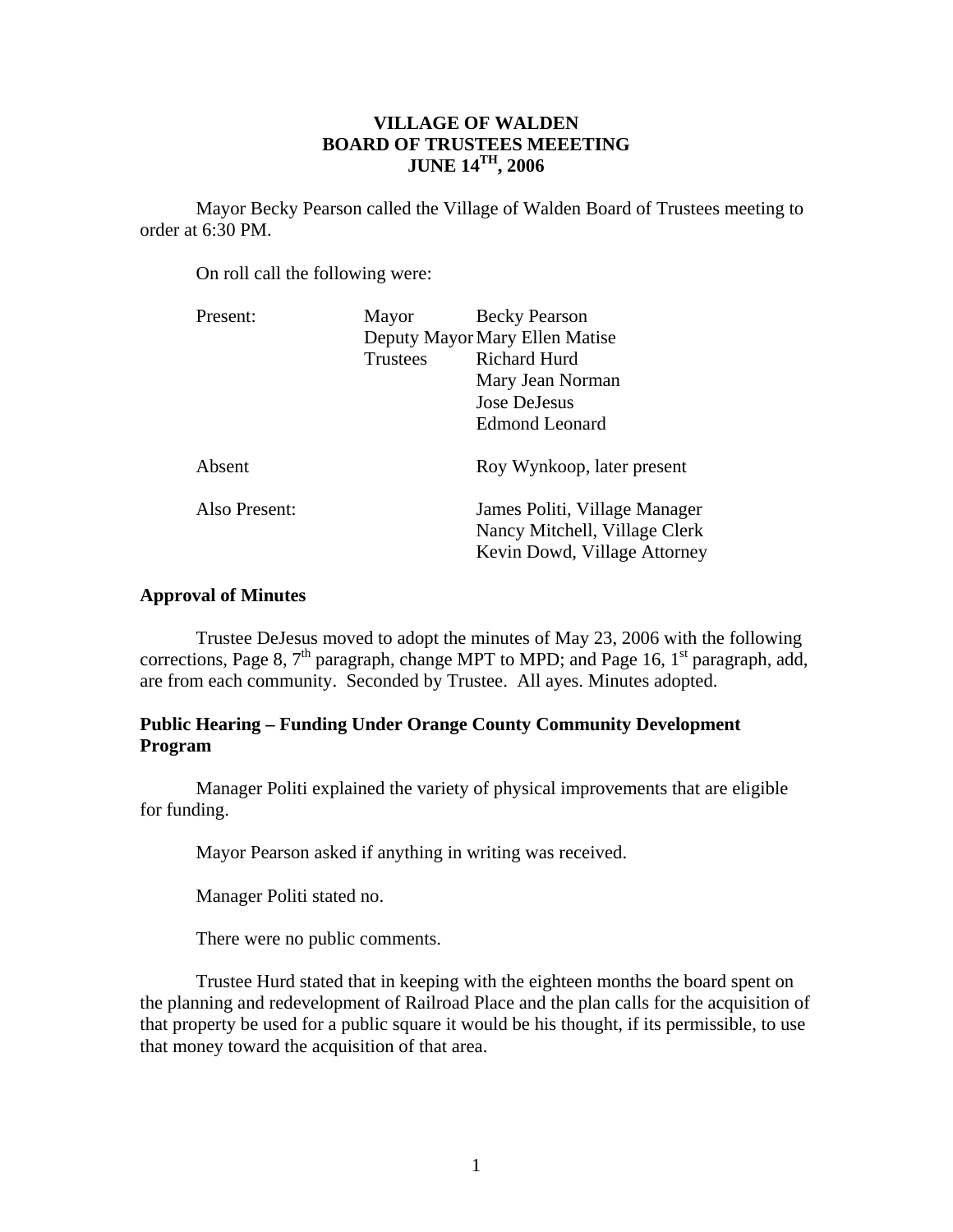Trustee DeJesus stated that he doesn't know if they can be that specific. He thinks they're talking about parkland in general and is that something that can be done.

Manager Politi stated that it falls under acquisition which is for parkland.

 Trustee DeJesus stated that he's talked about code enforcement and the board has discussed that and under this funding they have the ability to hire someone to dedicate more time to code enforcement and that is an issue that they need to pay more attention to. If you look at the condition of some of the houses as they try to upgrade Main Street there are areas they need to focus on. He thinks they need to consider the possibility of using some of this funding for code enforcement.

 Deputy Mayor Matise suggested getting people who are renting properties to learn how to take care of those properties.

Mayor Pearson stated that there are new codes coming up on January  $1<sup>st</sup>$ , 2007 that we have to be in compliance with. A policy has to be adopted where you have to do certain things every year. Code enforcement would be another area to look at.

 Trustee Hurd stated that acquisition of land is a one time deal. He asked if this was a one time deal.

Manager Politi stated that you sign back on to that every year.

 Trustee Hurd stated that if we were to go ahead with the purchase of that property it would help off set some of the bond money and it would save taxes. Code enforcement is important but he thinks it should be budgeted ongoing.

 Trustee DeJesus stated that you have the opportunity for many years you could have this funding and right now there is no indication that it is going to stop, so that would be a way to fund the code enforcement without creating a position next year in the budget that would bump up the tax rate.

 Mayor Pearson stated that there is another issue, rehabilitation for public use which you have the Olley house which the money could go towards fixing that up. Also, public services for shelters.

 Deputy Mayor Matise stated that the potential office space next door and the need for records storage should be a priority too.

Manager Politi suggested the board think about this and bring their ideas to the work session.

 Trustee Hurd moved to close the public hearing. Seconded by Trustee DeJesus. All ayes. Public hearing closed.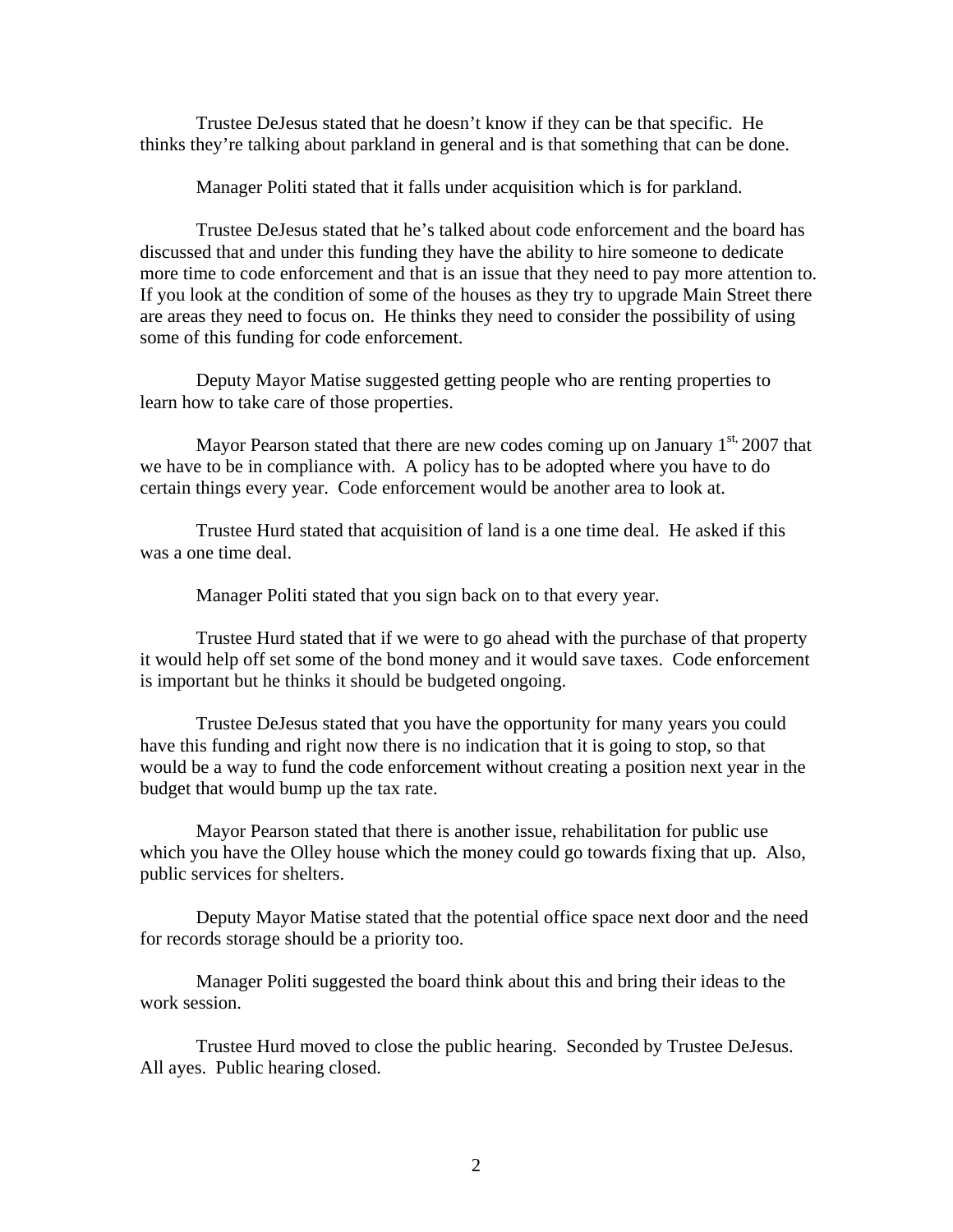#### **Presentation – Jason T. Smit, Conservation Advisory Council Member**

Jason Smit, Conservation Advisory Council Member requested the Village of Walden participate in the form of a written letter for a grant application that has been submitted by the Town of Montgomery on behalf of the Town and the Village of Montgomery and Walden. The Hudson River Estuary Grant funds, if awarded, will be utilized to develop an intermunicipal agreement which will focus on the identification and creation of cooperative restoration, biodiversity, and conservation projects along the Wallkill River Corridor.

 Trustee DeJesus stated that the letter clearly states that the grant application has been submitted by the Town of Montgomery on behalf of the Town and the Villages of Montgomery and Walden. He doesn't recall this board voting to ask the Town of Montgomery to submit an application on behalf of the Village of Walden.

 Mr. Smit stated that his understanding is that it hasn't been submitted, but he will check.

Trustee DeJesus asked for a copy of the proposal.

 Mr. Smit indicated that he will get the board a copy of the proposal. He further stated that there is no cost to the Village of Walden; all costs are borne by the Town.

Mayor Pearson asked about the time frame.

Mr. Smit stated that he doesn't have that information.

Trustee DeJesus asked who the president was of this group.

Mr. Smit stated that the chairperson is Patricia Hennigan.

 Mr. Dowd stated that he sat through a similar presentation by another member of the conservation council last Tuesday in the Village of Montgomery. They agreed to write the letter but they're not necessarily going to accept the grant. His understanding was that what ever the grant is that there is a matching component that they are seeking. There might be a sharing of the matching grant between the town and the two villages.

 Mr. Smit stated that may be true. He is not sure, he was just told to come and ask for the letter.

 Trustee Hurd stated that all boards have to be very careful about surrendering power to appointed groups. He doesn't disagree with having the resource that would be beneficial to everybody.

 Trustee Leonard asked for clarification as to when is this grant due and if it's a matching grant.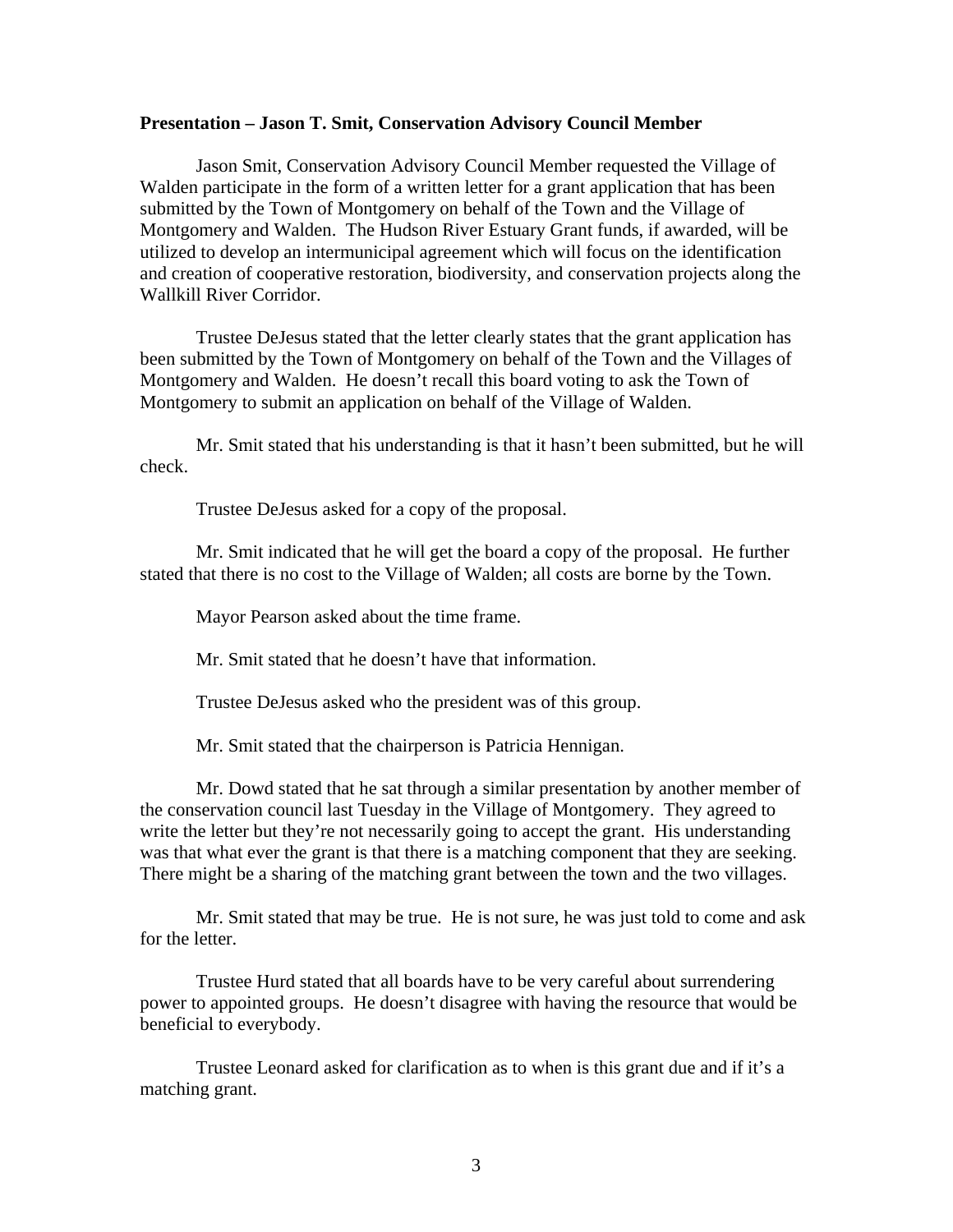Mr. Smit stated that he will get the information to the board.

#### **Public Comments**

Diane Sandbothe, 90 Liberty Street stated that at the last meeting she had said that the hill behind her house was eroding and she asked the manager to find out what is going to be done. Also, there is no sign at the beginning of her street that says "dead end".

Mr. Edward, DPW Superintendent stated that he will erect a sign.

 Manager Politi stated that he wasn't sure where Mrs. Sandbothe was talking about regarding the hill eroding. He will stop by and see Mrs. Sandbothe.

 Marcus Millspaugh asked about the wall around the McKinley monument and who is responsible for that, if it's the state he suggests the village get after the state and if it's the village's responsibility he requests they take action.

 Manager Politi stated that it will cost between \$5,000 and \$10,000 to repair that wall.

Mr. Millspaugh also stated that he attended the American Legion meeting and they were totally unaware of what the village's position was regarding additional funding.

Manager Politi stated that the board budgeted \$600.00 for flags.

#### **Payment of Audited Bills**

Trustee Hurd moved to pay the audited bills of June  $14<sup>th</sup>$ , 2006. Seconded by Trustee DeJesus.

 Mayor Pearson stated that she spoke to the Village Manager about the veterinary bill and that should be looked into.

Manager Politi stated that he will get clarification on that.

Mayor Pearson asked what mileage was.

Manager Politi stated \$.40 per mile.

 Mayor Pearson stated that this bill for mileage doesn't indicate how and where and when they went. She wants to incorporate that into the policy.

Trustee Norman stated that she questioned the bill on landscaping.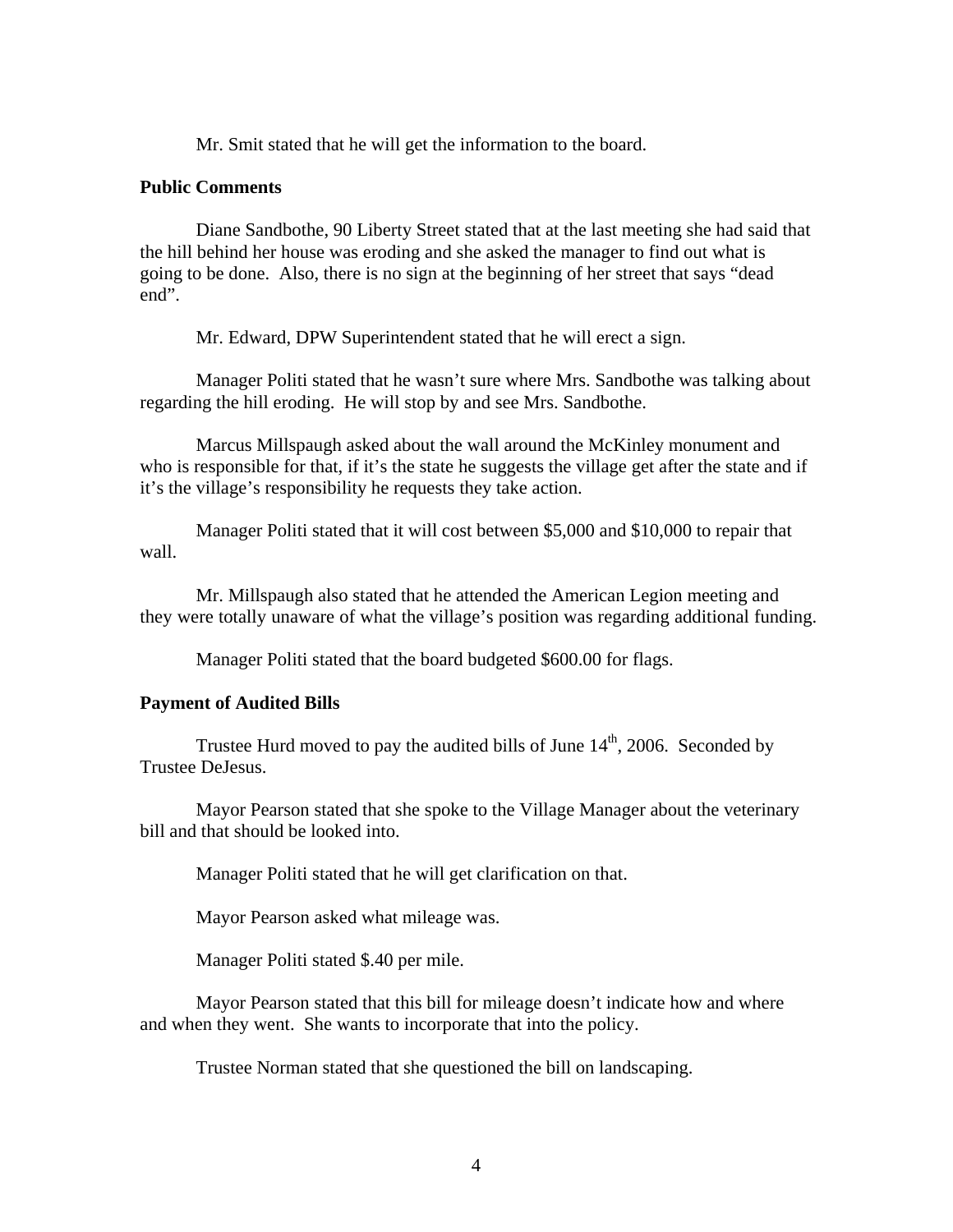Manager Politi stated that he will get information on that.

All ayes. Motion carried.

# **Ponds @ Riverside, Phase II Bond Reduction**

Manager Politi stated that the last time the question of the sewer work and road repair on Hidden View Drive part of the project was brought up, the concern was if this bond covered that road work. In researching the two bonds this particular bond only deals with the roadwork up to where it connects to the cul de sac. Ponds I will cover all the sewer work.

 Mayor Pearson asked if the sufficient pavement does mean overlay and rebuild or not?

 Manager Politi stated that this does not apply to the Hidden View Drive. The village will determine what has to be done.

Trustee DeJesus asked if it's okay to grant the bond reduction.

Manager Politi stated yes.

 Trustee Leonard moved to approve the bond reduction for Ponds @ Riverside, Phase II from \$774,330.00 to \$427,200.00. Seconded by Trustee Hurd. All ayes. Motion carried.

## **Skateboard Park Bid Acceptance**

Manager Politi stated that the village sent out a number of bid specs and received one bid returned for supply and installation of the skateboard equipment. There was only one bid for the concrete pad. The bid for the components and installation were \$55,540. plus \$9,900 for installation and they had prices before that which went out to bid for \$60,570 and \$70,375., that was without installation. The bid was from Landscape Structures. Adams Concrete did put in a bid, but it wasn't as per the specifications.

Trustee DeJesus asked if there was an estimate for the concrete.

Mr. Howland stated no.

Trustee Leonard asked for an estimate for the concrete.

Trustee Norman moved to award the bid to Landscape Structures for \$65,440 for the supply and installation of the skateboard equipment contingent upon the attorney's review.

Mayor Pearson asked if this company has been researched.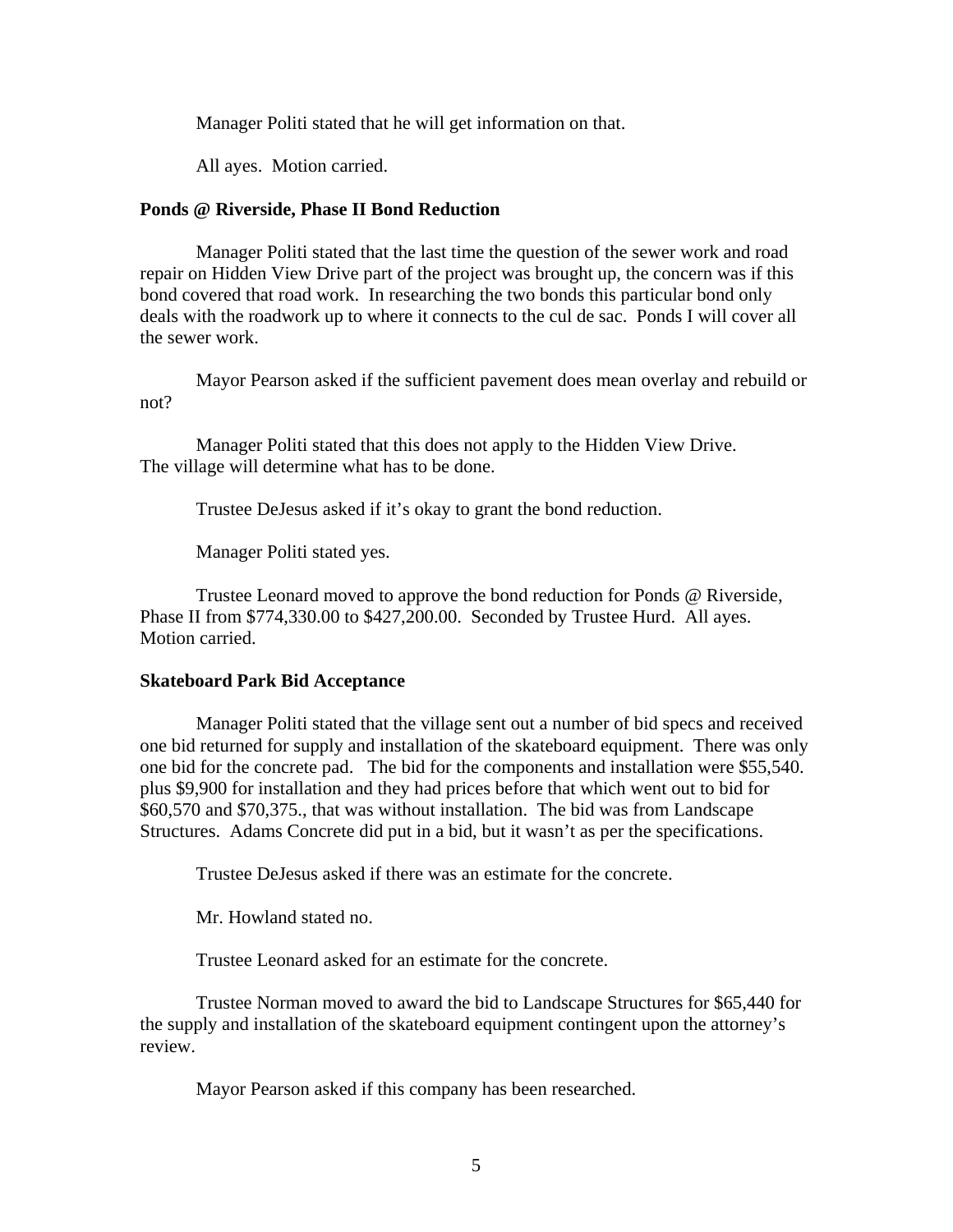Manager Politi stated yes.

Seconded by Trustee Leonard. All ayes. Motion carried.

Trustee DeJesus moved to reject the bid from Adams Concrete. Seconded by Trustee Wynkoop. All ayes. Motion carried.

 Deputy Mayor Matise moved to rebid the concrete for the skateboard park with a date of bid opening June 26, 2006 at 10am. Seconded by Trustee Leonard. All ayes. Motion carried.

### **Mileage & Vehicle Use Policy**

 Mayor Pearson stated the she has an issue with employees not wearing seat belts. She would like to know what the liability is and she would also like to see where the police are exempt from that.

 Trustee DeJesus stated that the board doesn't have a draft policy in front of them. At the last meeting the board asked the attorney to come up with a draft. The information he gave the board the last time was to be looked at for a policy to be presented for discussion.

 Mr. Dowd stated that he and the manager will have to do that in a much more detailed way.

Manager Politi stated that there are policies within departments.

Deputy Mayor Matise asked for copies of those policies.

 Manager Politi stated that the cars are his responsibility and the employees are his responsibility, does he not set the initial policy.

 Trustee DeJesus stated that the discussion the board had was that he brought in a document with sample policies for the board to look at, and there may be pieces of a policy in the Police Department and DPW, but the board should be looking at all those things. The manager's memo is a different story in terms of setting a policy for use of that particular vehicle. They can discuss separately from a policy that they have to look at. They talked about risk management, making sure people are licensed and no suspensions for unpaid tickets.

 Manager Politi stated that the new insurance company is on board now since June 1<sup>st</sup>, he's prepared to come in and set a schedule for driver ed, and risk management. If he's setting the policy does the board want him to do it, is he setting it in a group fashion or is he going to develop that policy.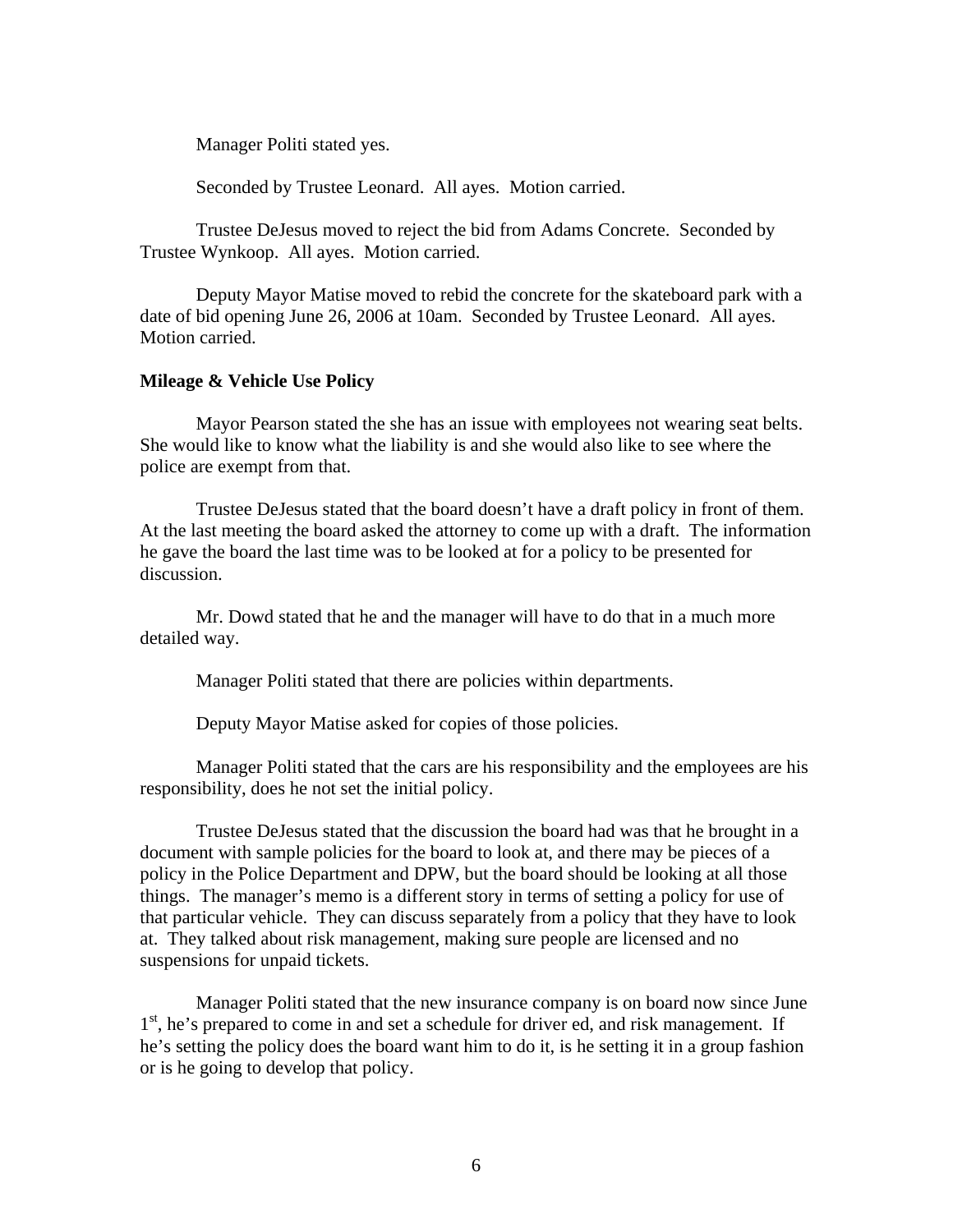Trustee DeJesus stated that it was his understanding that Mr. Dowd was going to look at this with the manager and come up with something for the board to look at and from there they would make recommendations.

 Mayor Pearson stated that there are two separate things they are talking about, employees in cars, whose using them, and how they get used.

 Manager Politi stated that he believes that is his responsibility. He had a question to him when the Mayor came home, why was there a truck in the Hamlet of Wallkill at 7:00PM. Anthony Lamendola wasn't aware of the fact that the board meeting had changed their meeting night. Jeff Holmes, Mr. Edwards and Mr. Lamendola take vehicles home; they are the emergency response vehicles for any issue. Mr. Lamendola lives in the Hamlet so that is why the truck was there. Someone drove around looking for the little truck at Wooster Grove, that truck was at Bradley Park with Anthony Scaringi who runs the tennis program. Is it his responsibility to watch them, yes it is.

 Trustee DeJesus stated that he is not saying that, he is saying to him, yes there are policies that are already in place, he doesn't understand why they are backtracking in terms of the policy they are talking about. He was under the impression that today they would have a document besides the memo that the manager has which they will discuss separately. Then this board will make a decision as to how it's going to shape up.

 Trustee Norman asked if this policy was going to include everybody or are they just going to point the finger at DPW.

Manager Politi stated that they should start with a general use policy.

 Deputy Mayor Matise stated that she would like all departments to indicate how much gas they use and how much mileage.

Mr. Edwards stated that he has gas logs on file.

 Trustee DeJesus stated that his concern is that they have something that is going to protect the village and it will be something everybody can live with and that people understand what their responsibilities are when using a village vehicle.

 Trustee Hurd stated that the manager said in his memo that the Jeep that is used by the building inspector make it available to the elected officials, if possible. His input on that policy would be that he doesn't think elected officials should use any of the village vehicles at anytime. They should use their own personal vehicles and submit mileage.

Trustee Wynkoop stated those vehicles are for the use of the workers.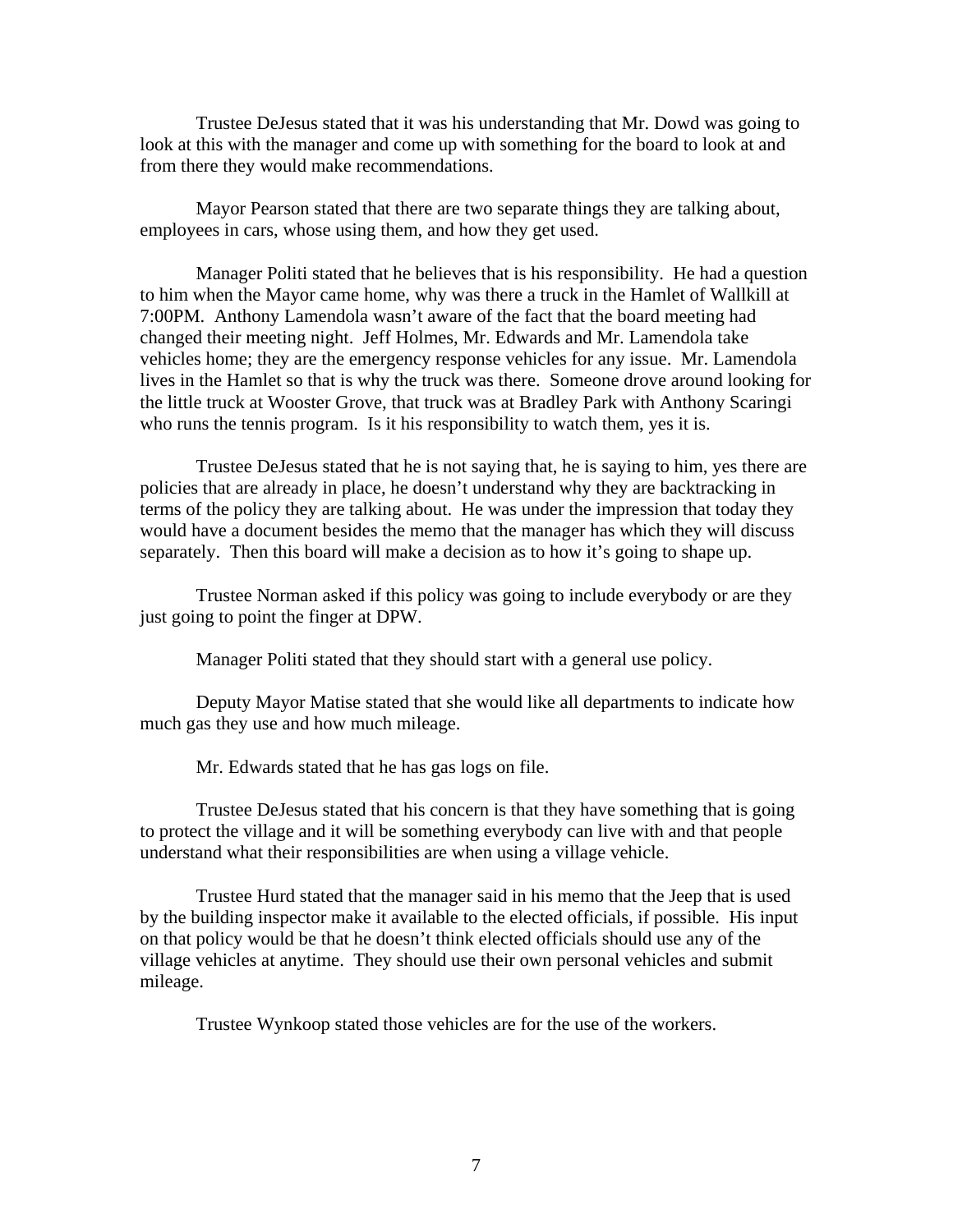Trustee DeJesus stated that from 7am until 3:30 pm vehicles should be available to the employees. He doesn't see anything wrong with the Mayor or Deputy Mayor using the car to go to a conference for two days, if the car is available.

 Deputy Mayor Matise stated that it would cost the village \$80.00 in mileage just to go to Albany and back, whereas they used a half a tank of gas.

 Mayor Pearson asked the attorney for an interpretation on the Code of Ethics, Use of Public Property.

 Mr. Dowd explained that means if you are a municipal officer or employee you are not to take home equipment such as a saw or if you take a car home that you're not to take home or you can't take your car to DPW and change the oil. It also says that if you are allowed by policy of taking a vehicle home because of the kind of job you have that is an exception to that municipal use. It's not a violation of the Code of Ethics if it's authorized by the board as a policy.

Trustee DeJesus stated that we have to have a policy.

 Trustee Leonard asked what the policy was as far as board members driving vehicles.

 Mayor Pearson asked where it is written that the foreman and supervisor can take the vehicles home.

Manager Politi stated that he doesn't believe it's in writing, but he will check.

 Deputy Mayor Matise suggested some kind of log for people who use village vehicles.

Manager Politi asked if the board was okay with his memo.

Trustee Hurd stated no, he doesn't feel board members should use village vehicles.

 Trustee DeJesus stated that he feels board members should have the option to use the vehicles, but not between 7am and 3:30pm.

 Trustee Wynkoop stated that he feels that board members should use their own vehicle and be paid mileage.

Manager Politi stated that he will come up with a policy.

## **Municipal Fees Review**

Manager Politi stated that he researched surrounding villages and towns for what they charge for parkland fees; Village of Chester is \$500. per unit, Village of Walden is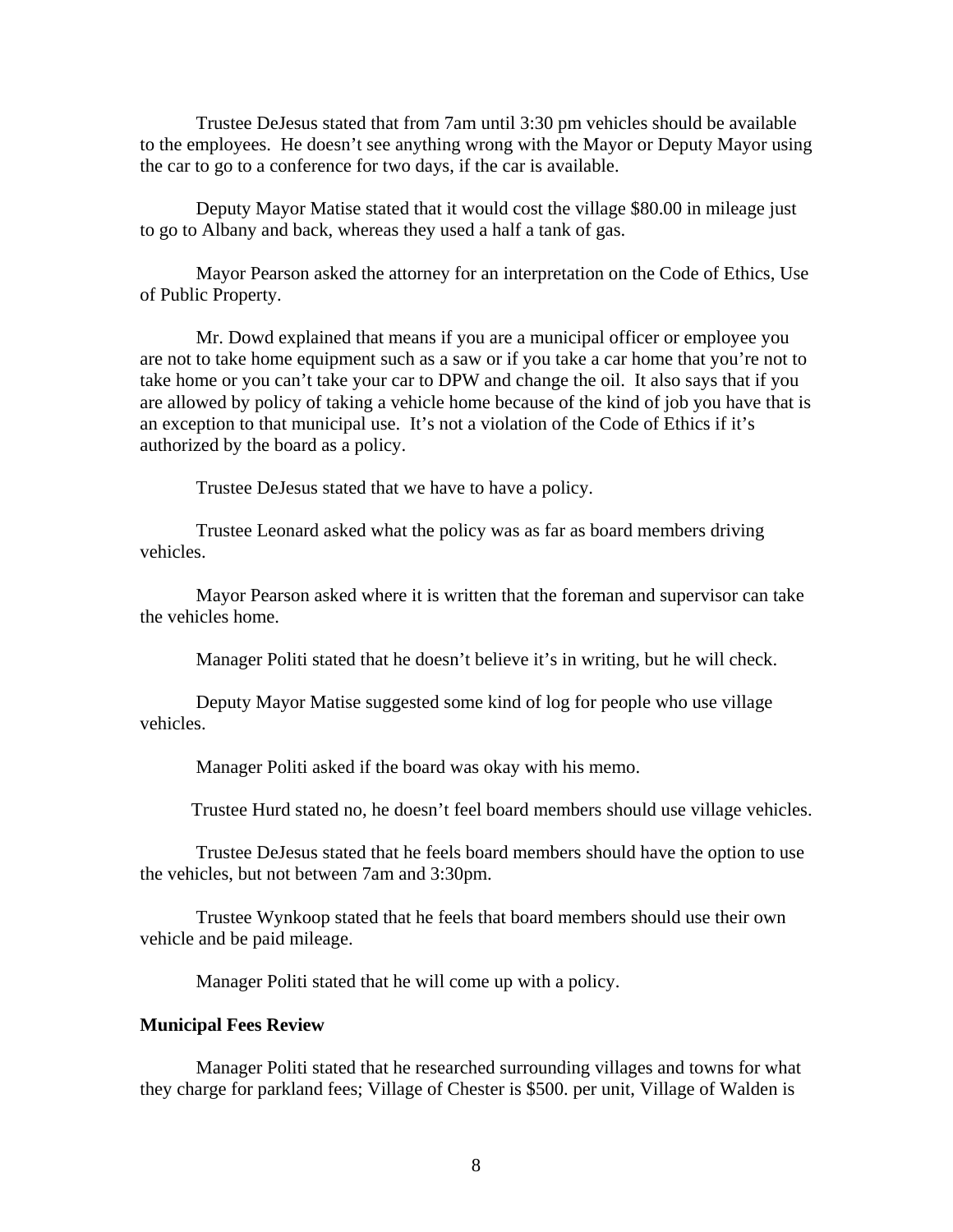\$1,000 per unit; Town of Crawford is \$1250. per unit, Town of Newburgh is \$1500. per unit, Town of New Windsor \$2,000. per unit, Town of Wallkill \$2500. Village of Monroe \$2500. per unit, Village of Goshen \$2500 per unit and Town of Blooming Grove is \$3000. per unit. This is per dwelling unit.

Mr. Dowd stated that giving the cost of building facilities you can justify \$2,000.

After a brief discussion it was the consensus of the Board the raise parkland fees to \$2,000 and inspection fees to 10%.

Mr. Dowd stated that he will draw up the local law.

 Mayor Pearson suggested the board also look at the Uniform Fire and Public Code operating permits for inspections every year, which will take effect January  $1<sup>st</sup>$ , 2007.

 Manager Politi stated that the Building Inspector has been through extensive training and he's all caught up on the items and he has all the dates that are coming up. When he asked him about fees he didn't mention anything. He will check with him again.

 Trustee DeJesus stated that if it's going to cost the village money we need to look at it.

## **Accessory Unit Law/900 Sq. Ft. Requirement**

Manager Politi indicated that he has included the accessory unit law.

 Mayor Pearson stated that she feels the accessory unit law is great for the town, she doesn't know how many accessory buildings we have in the village. A few people might have garages and they can go to the zoning board and get a variance anyway. It also says that accessory units shall be 400 square feet; we are trying to raise that.

 Trustee Hurd stated that the town came up with that and the density is not the same. Considering what the village is trying to do in terms of rezoning to eliminate the redevelopment, it seems like we are working against ourselves.

 Trustee Leonard stated on the first and second page it creates opportunities for seniors and young adults who are the most impacted people in the lack of affordable housing situation. These would have a less impact on the neighborhood than a two family and a lower impact on parking. You're talking efficiency which is one bedroom. They must be owner occupied; they are not rental units with absentee landlords.

 Deputy Mayor Matise stated that if it's owner occupied and the stipulation is that it has to be owner occupied and the owner moves out and sells the building and someone buys it that is not going to live there then you have a living space they can't use.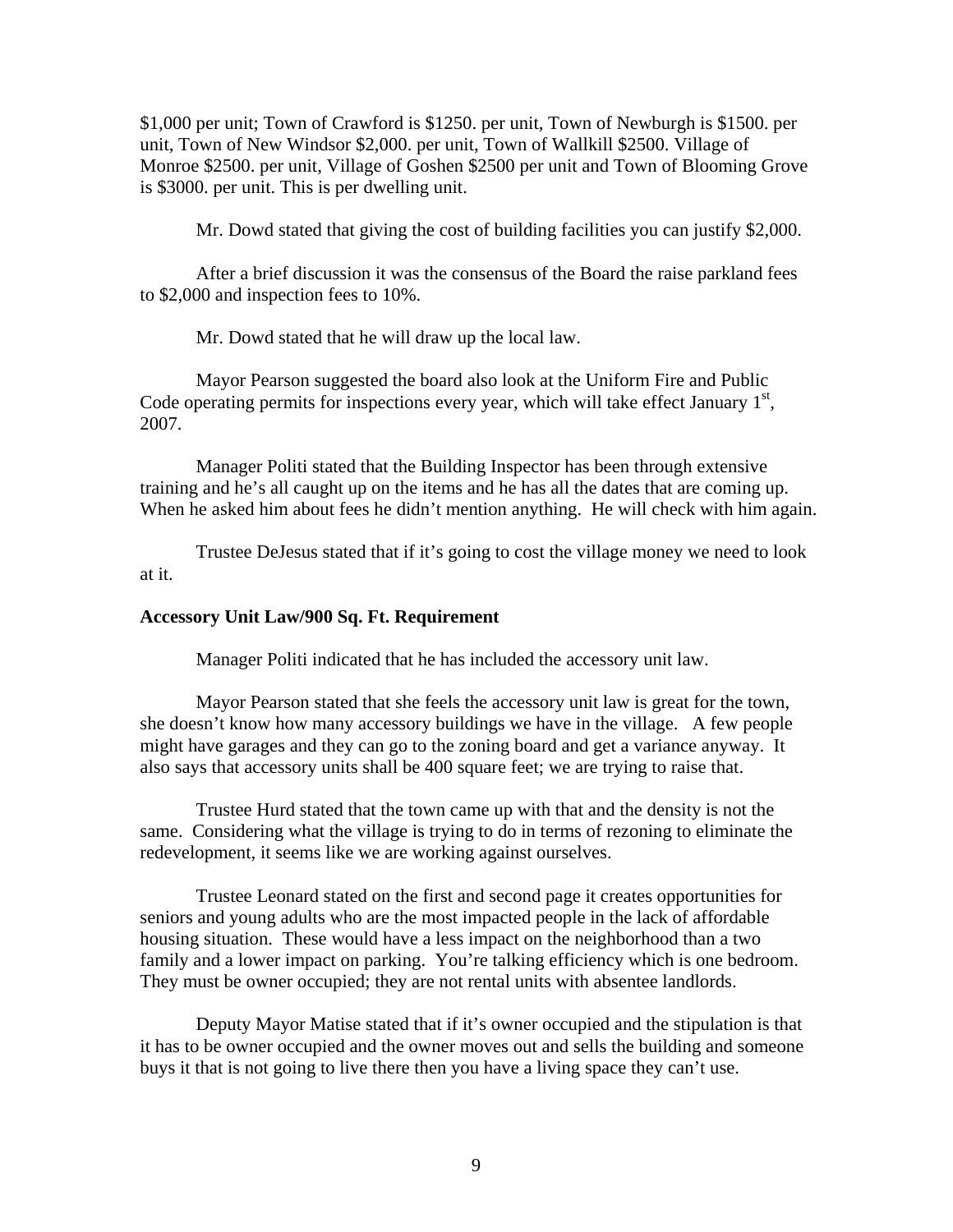Trustee Leonard stated that there are inspection fees.

 Deputy Mayor Matise stated that the village has a lot more potential for a lot more units than the town.

 Trustee DeJesus stated that right now you have such an accessory that we don't know about, so this would provide a record of those units and it would have to comply with the fact that if it's not owner occupied they cannot have that and it can work both ways.

 Deputy Mayor Matise asked if its not owner occupied what do you do with the people that are living in the smaller unit.

 Trustee DeJesus stated that they are out of compliance and that's part of the whole enforcement issue. That is why he wants more code enforcement.

 Mr. Dowd stated that if this is in place they won't be making applications to the zoning board they will be making the application to the building inspector or the planning board to create a legal accessory apartment of a size and magnitude with the requirements that are required in the law.

 Trustee DeJesus asked if the law can be written that this is what it is and there is no recourse.

 Mr. Dowd stated that if you created an accessory apartment law and they're denied there will be an administrative ability to seek the ability of meeting the criteria for an accessory apartment. You have to have an appeal process.

 Trustee Hurd stated that he doesn't see the compelling need for the accessory unit apartment.

Deputy Mayor Matise asked if it has to run with the land.

 Mr. Dowd stated that the main issue is that it is owner occupied and one owner gets a unit rents it out and sells it to someone else who is also going to be an owner occupier what would be the point of making them go through the process again.

 Deputy Mayor Matise stated that if someone moves in and a neighbor says that they are not living there then you go back to inspection.

 Trustee Hurd stated that it changes the nature and feeling of a neighborhood of single family homes.

 Mayor Pearson stated that she still feels they should be going for single family homes.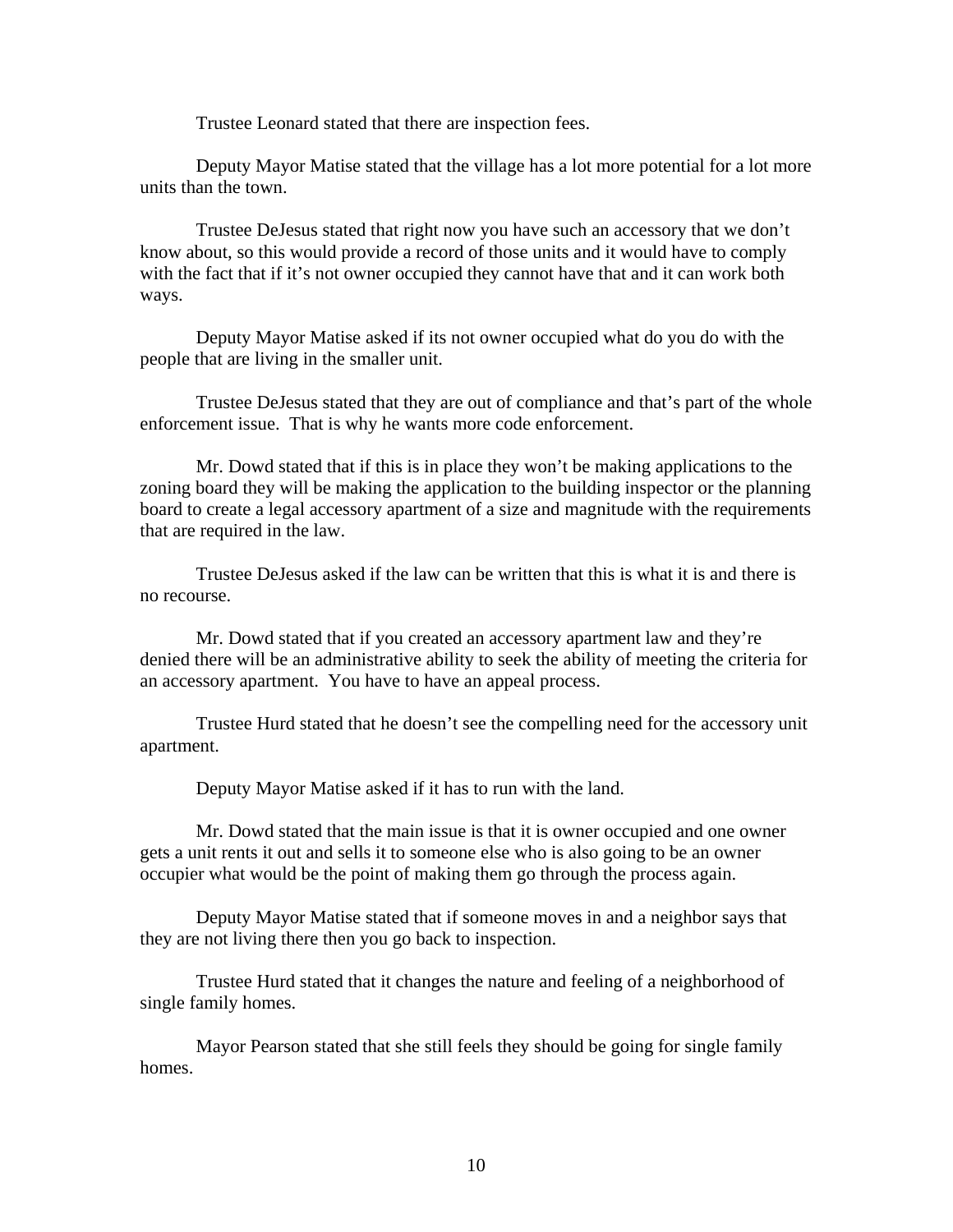Trustee Wynkoop stated that he's not 100% sold on accessory units. He knows affordable housing is a major need, but his thought is you move in there and make an accessory unit and eight months later you move out and he rents two apartments. How are you going to keep track of them?

 Trustee Leonard stated that there is a check on the current applications once a year. The building inspector keeps track of property sales.

Mayor Pearson stated that she is still in favor of the 900 square feet.

 Mr. Dowd explained that the initial proposal of the building inspector was to take the RM2 and make it into an R6 which is a one and two family zone. It gives you the ability to have a two family home. He suggested they change the RM2 to single family and have the accessory apartment law in there as well, so that if you qualify some but not all will be able to have a unit inside their house, but not a two as of rights.

 Mayor Pearson stated this all started when the building inspector from Beacon said that they went to single family homes and they took out their multi family and that is what they wanted to do because they didn't want illegal apartments. There was nonconforming, but as it sold it would then convert to single family.

 Mr. Dowd stated that the board talked about the fear if the railroad comes in tear downs and rebuilds. The 900 square feet came into play with Main Street and the issue of units above businesses. Right now its 500 square feet and you're talking about converting that to 900 so there will be less of them on Main Street.

 Deputy Mayor Matise asked, if you put in an accessory unit law can people come into the zoning board.

Mr. Dowd stated that it would be an application for a use variance.

 Deputy Mayor Matise asked, what about size change and they say they only have 750 sq. ft.

Mr. Dowd stated that they can ask.

 Trustee Hurd stated that all you have to do is make it one family and that's the end of the discussion.

Mr. Dowd stated that it shouldn't be waived based on the square footage requirement.

 Trustee Hurd asked, if the Village Board decided that there really isn't a compelling reason to have an accessory unit law in the village and we went back to deal with an initial attempt to stop tear down and rebuilds wouldn't taking that RM2 zone back to one family do what we wanted to do without any possibility of appealing.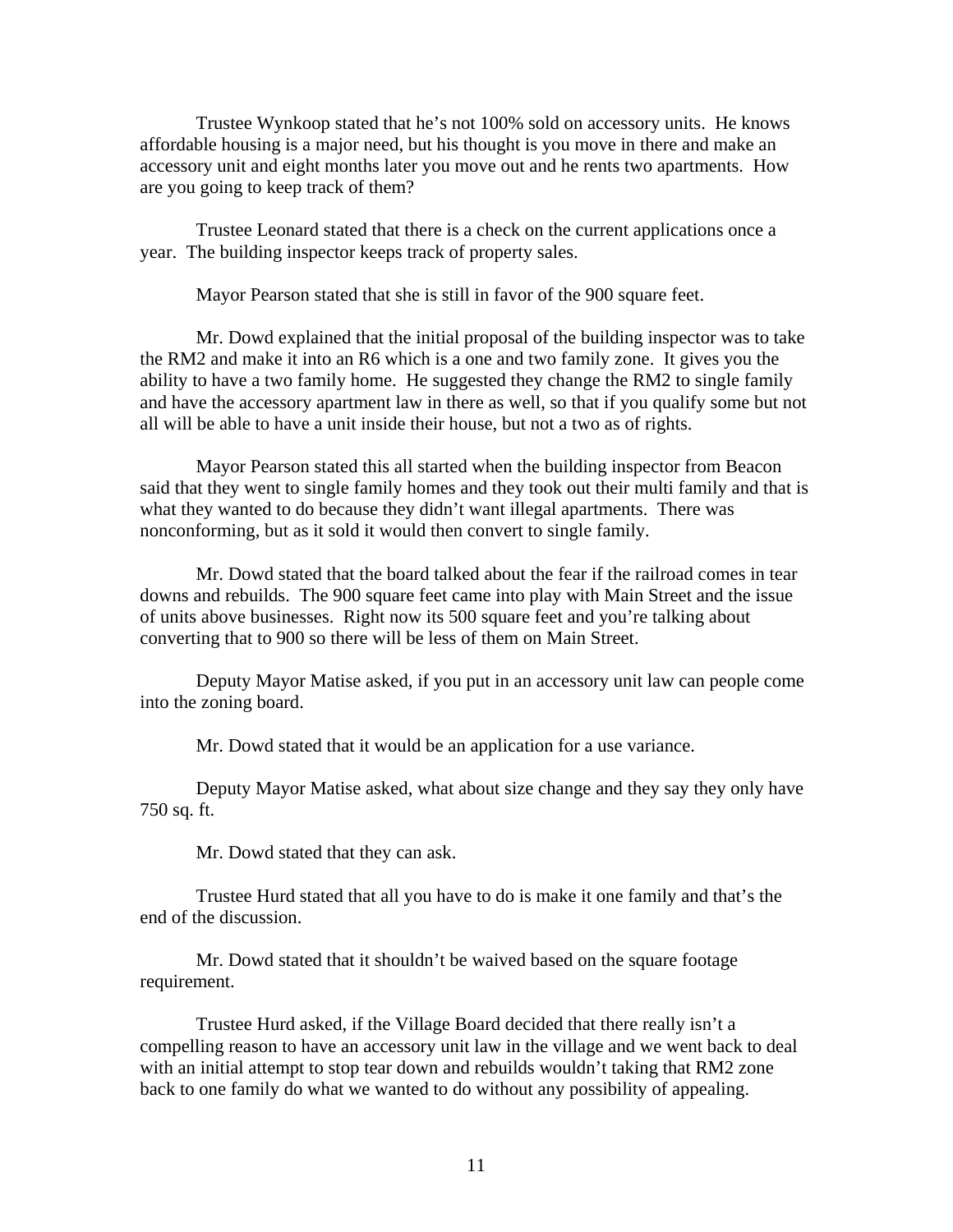Mr. Dowd stated that the reason Mr. Stickles suggested it to be one and two family was because he was trying to create fewer non conforming houses in that zone current. There are 11 two families there now and if you made them one then all those 11 two families are now non conforming and every time they want to do something on their lot they would have to go to zoning. If you went to the one and two you only have three parcels that are three family and three parcels that are four family, so you have six total that are non conforming under the R6. That is why Mr. Stickles suggested you make less non conforming now overall.

Mayor Pearson asked, for tear down they could still put up a two family building.

 Mr. Dowd stated that they could build an 1800 square foot bi level cut it in half and it would be 900 and 900 and they would be able to have a two family.

 Trustee Hurd asked, if there are 11 two families that now become non conforming, how big a hardship is it for the owners of those properties.

 Mr. Dowd indicated that anytime they want to do anything to their house they would have to go for a variance.

Trustee DeJesus was in favor of accessory units.

 Deputy Mayor Matise suggested a chart be made showing the different zonings and what the options would create.

 Trustee DeJesus stated that he would like to see what is the least harmful, more effective way of doing it.

 Mayor Pearson asked that this be put on a work session and have the building inspector be at the meeting.

 Trustee Hurd stated that he was at the meetings at the town when they were talking about rezoning the town into two acre lots and what the town did was nothing. They rezoned everything as two acres and did not provide density for true affordable housing. It's his feeling that this accessory unit within the town is more or less a poor remedy to try and make up for the fact that they didn't address the affordable housing issue in the first place.

# **Choice of Road Names @ Ponds @ Riverside (one road and 2 cul-de-sacs)**

Trustee DeJesus stated that there are two members on the board that have been life long residents of the village and served the community for many years and he would like Wynkoop and Norman for names of the cul de sacs.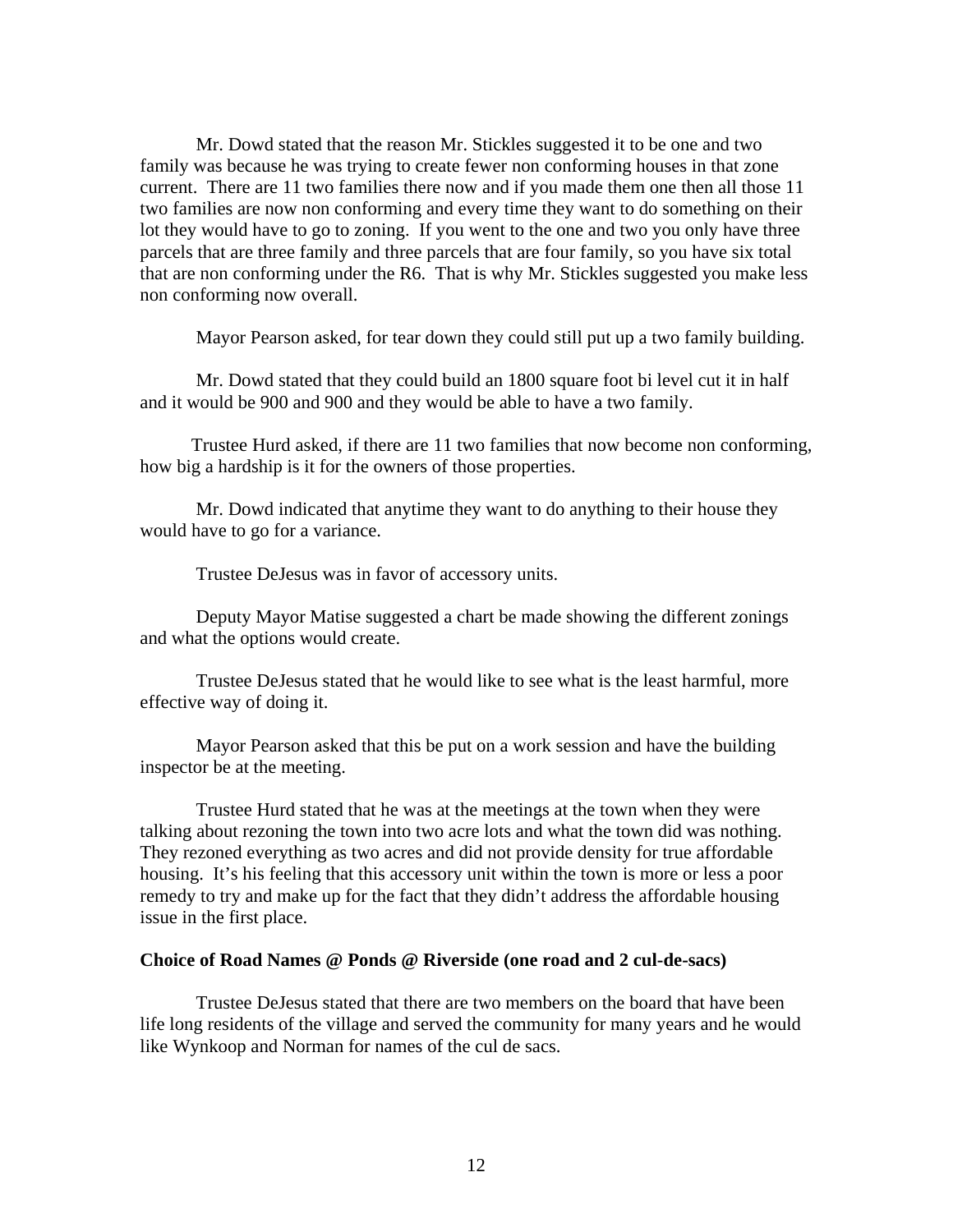Trustee Wynkoop stated that he appreciates that but he's not on the same boat with most of the people.

 Trustee Norman stated that's very nice, Norman is the name is acquired when she got married and they were from Maybrook. There are three VanLeuvan's on the honor roll in the meeting room.

Trustee Norman moved to name the street at Ponds @ Riverside Evergeen Lane and the two cul de sacs Spruce Court and Blossom Court. Seconded by Trustee DeJesus. All ayes. Motion carried.

### **Cedar Street Right of Way**

Mr. Dowd explained that a number of years ago the village had an issue on Cedar Street between some neighbors and there was a question as to where the villages right of way is and the village commissioned a survey by Howard Weeden and it shows one piece of property owned by the Fykes. If you look at the diagram you will see that the village right of way runs through their concrete patio and the corner of their house as well as a shed in the right of way. There are a number of houses on the other side of the street whose front steps are in the right of way. The issue of what to do about it came up. They could do an encroachment agreement. The Fykes want to sell their house and because of the encroachment it raises title issues. If they do the encroachment agreement they would have to maintain insurance insuring the village against anybody getting hurt. The title will not accept that, they will not convey good marketable title because of the encroachment. The buyers are willing to go forward and they have already bought the property, but their attorney is asking if the village would consider conveying that portion of the right of way where the corner of the house is and then they would execute an encroachment agreement for everything else. He advised their attorney that he would ask the board. If the board isn't willing to sell the property they will sign an encroachment agreement.

 Mr. Dowd stated that would set the fair market value, once they figure out the size of that piece of the property.

 Mayor Pearson stated that she doesn't mind doing that, but she would like having the agreement on the patio part of it and keeping that.

Trustee DeJesus asked for the attorney's opinion.

 Mr. Dowd stated that there should be a better description of what we would convey and set a price for it.

 Mayor Pearson asked to come up with a couple different scenarios and also this has been like this for how many years the Fykes have owned this property and someone bought it having it that way, so will it make a difference 20 years from now to keep it the same way.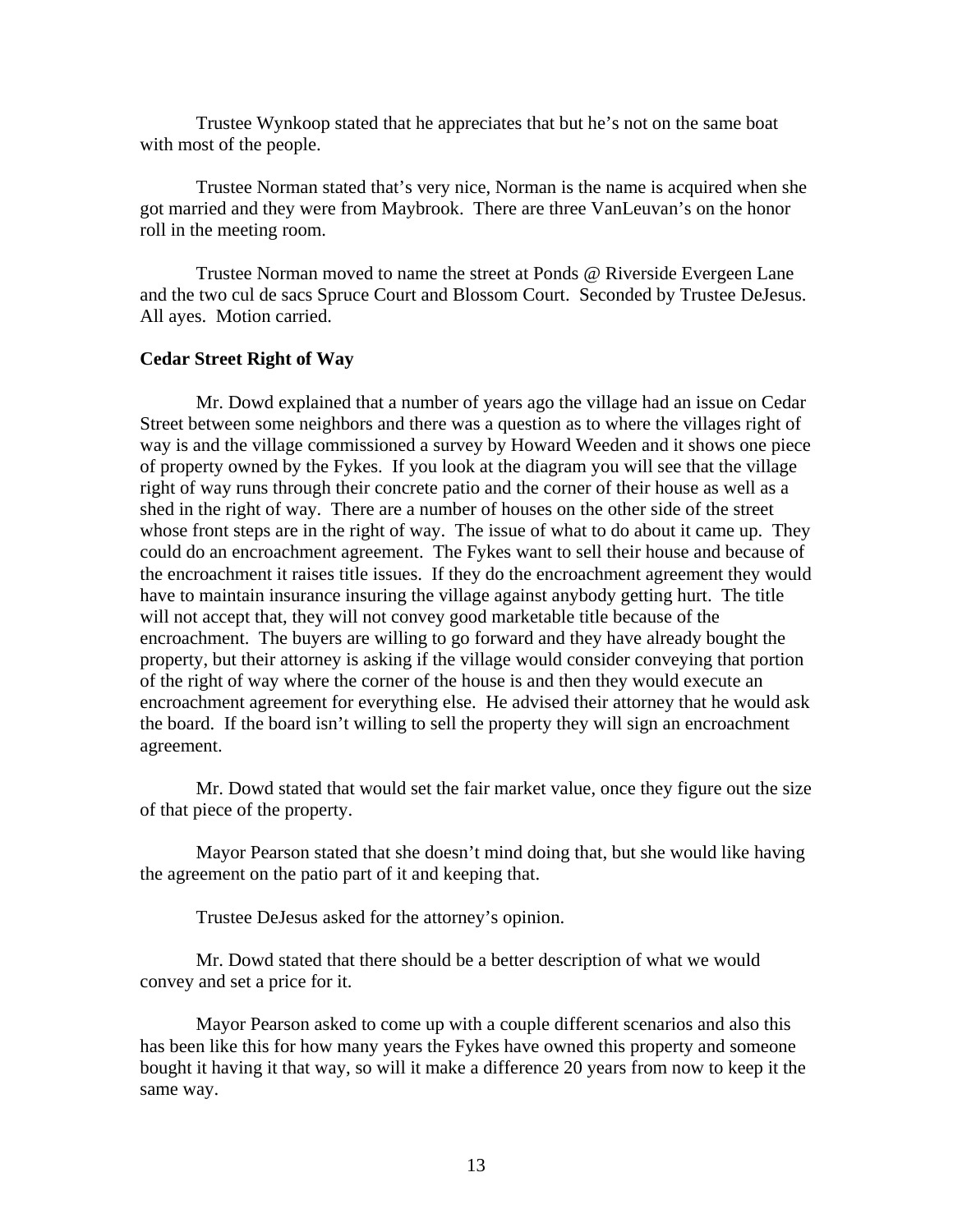It was the consensus of the board to get a better description and discuss this further at the next meeting.

## **Orange County Police Academy**

Mayor Pearson stated that this correspondence came to her and she felt it warrants a little bit of discussion.

Manager Politi stated that the chief has prepared a response to Mr. Diana's letter.

 Trustee DeJesus stated that it appears to him that this is a political issue between the county executive and the Orange County Chief's Association and it should stay right there.

 Mayor Pearson stated that as a board we should have the interest of what our police want to do and she did talk to Chief Holmes and he was fine with the way it is now. It came before the board because it could become political.

 Trustee DeJesus moved that a response letter be sent to the County Executive indicating that the board is not taking a position on this matter at present. Seconded by Deputy Mayor Matise. All ayes. Motion carried.

# **Public Comment on Discussion Items**

Brenda Martin stated that the accessory unit would help the homeowner by giving them additional income and how would that guarantee affordable housing for the young couple and senior citizens, because the homeowner would rent the unit at any price he wanted.

 Deputy Mayor Matise stated that the units would be smaller so the rents would be lower.

Mayor Pearson indicated that there is no way of regulating the rents.

 Fred Smit stated that in regard to the accessory housing, 900 sq. ft. is a big apartment. He agrees it was earmarked for low income housing for young people or seniors and the way it will develop is it will be a rental apartment. There are laws on the books if someone wants to change their property to a two family house. Also, he wanted to address the automobile policy, there are two elements, usage, which is the sole provision of the Village Manager and the other being liability and liability is the people using those vehicles.

# **Correspondence**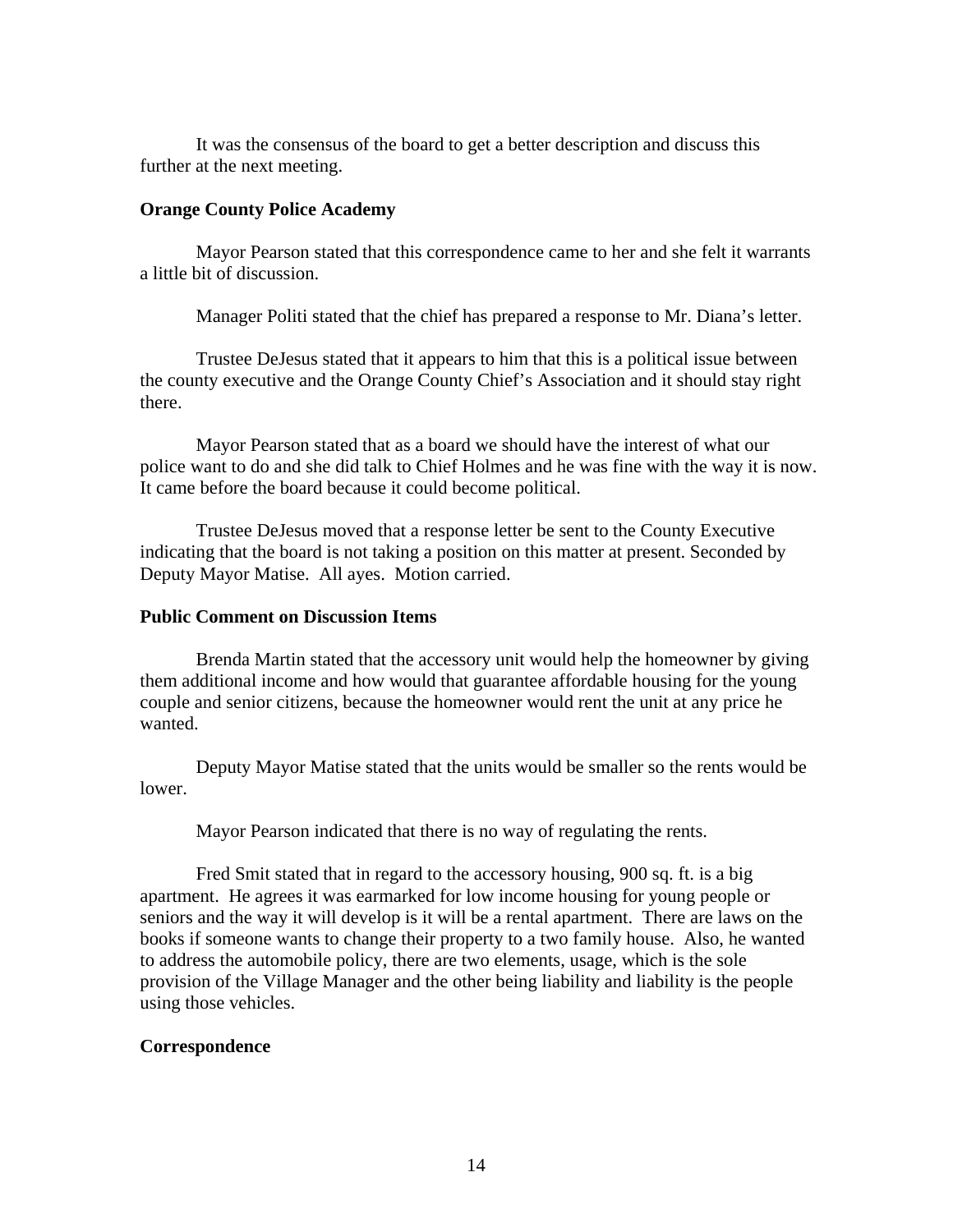Mayor Pearson indicated that correspondence was received from Walden Day Care requesting the \$3,500 that was budgeted for them.

 Trustee DeJesus stated that there might be a grant under community development for Walden Day Care.

### **Informational & Village Manager's Report**

Manager Politi stated that bids were opened today for the surplus equipment, 1990 International \$4,275., 1993 Chev 1 Ton Dump Truck \$2540., 1995 Chev Caprise \$200, 1993 Olds Cutlass \$16., Blacktop Roller \$656., Snowblower \$790. and Ford 4000 Farm Tractor, \$1560.

Deputy Mayor Matise moved to accept the bids for the surplus equipment. Seconded by Trustee DeJesus. All ayes. Motion carried.

Manager Politi stated that the Deputy Mayor came up with an idea to recognize a business monthly.

Mayor Pearson asked if they should do this at the business breakfast.

 Deputy Mayor Matise stated that the board has to talk about what went on with the bags from Truffa Seed and how does that tie into this concept. She suggested they rotate it and honor a business per month.

 Mayor Pearson stated that when the board visited Truffa Seed Trustee DeJesus brought up the idea of recognizing businesses. They are making a wall hanging out of the businesses bag. There are a lot of businesses and if they start to recognize them once a month and incorporate together with this idea and that idea, take whatever advertising tool they have and frame them and hang them in the municipal building. They were having two of these done and because of the expense the manager has a source for Schrade Knives which are more reasonable that could be inscribed and give to the business and keep the picture in the village. They could plan ahead for the year and have the knives done.

Manager Politi stated that the breakfast has been scheduled for July  $6<sup>th</sup>$  from 8-9am and he will be sending invitations to the businesses.

 Manager Politi stated that as part of the MS4 requirement tags are being put on the catch basins asking people not to dump in our storm system. It's part of the educational awareness process.

 Manager Politi also indicated that Mike Heckle our labor attorney, would like to meet with the board, not at the work session, but on Thursday, June  $29<sup>th</sup>$  at 7pm.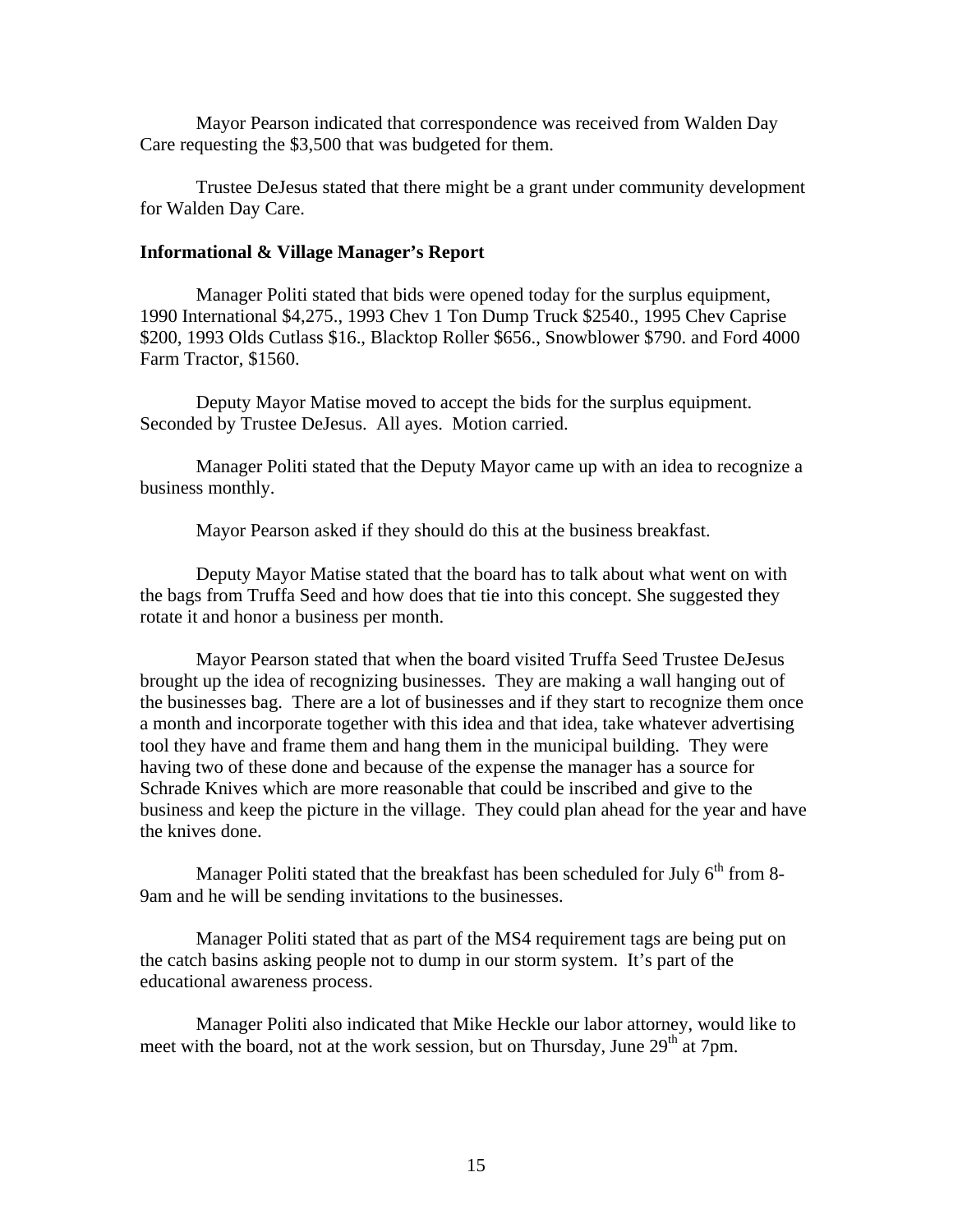Deputy Mayor Matise moved to hold a special meeting on June  $29<sup>th</sup>$ , 2006 at 7pm. Seconded by Trustee DeJesus. All ayes. Motion carried.

 Manager Politi stated that the meter installation is getting started. They will be meeting with the plumbers on Monday. He will be following everything that a contractor would be required to do.

Deputy Mayor Matise suggested a press release.

 Manager Politi informed the board that Fred Perna is going to water operator schooling and Kyle Williams picked up his Class D distribution license. The manager will be starting a credentialing program through ICMA. The administrative staff has begun the process of the ICS training.

Deputy Mayor Matise asked for a list of who is trained for NIMS.

### **Board Comments**

Trustee DeJesus stated that the manager has his list.

 Trustee Norman stated that the lamp post on Main Street had yard sale signs on them. Also, on North Montgomery Street they are using the sidewalk as their parking lot.

Trustee Hurd stated that the bandstand is beautiful.

 Deputy Mayor Matise stated that the Global Hudson Valley are going all over the Hudson Valley talking to everyone and she would like them come and make a presentation to the board. She will set that up. She also stated that when there was the accident on Route 84 they diverted the traffic through the village and we incurred charges for the extra policing. She feels the village should contact the County Planning Department who initiated the Orange County Traffic Transportation Plan and take this incident and contact Walter Curry and suggest a meeting with the county to learn what they are doing for a diversion plan for Route 84.

 Mr. Edwards stated that the incident commander was Mechanicstown Car One and if you contact him for the DEC spill number you can put a reimbursement in.

 Deputy Mayor Matise stated that at the NYCOM meeting they said that there is a special screen you can go on to see how many hits we have on our web site. They suggested the village web site be put on everything. She gave the manager a shelter facility survey from the Red Cross. She further stated that on the MS4 report, Page 2, says that the Village Engineer has evaluated the existing laws, and new recommendations for revision will be provided to the board for consideration. She asked when they were going to do that.